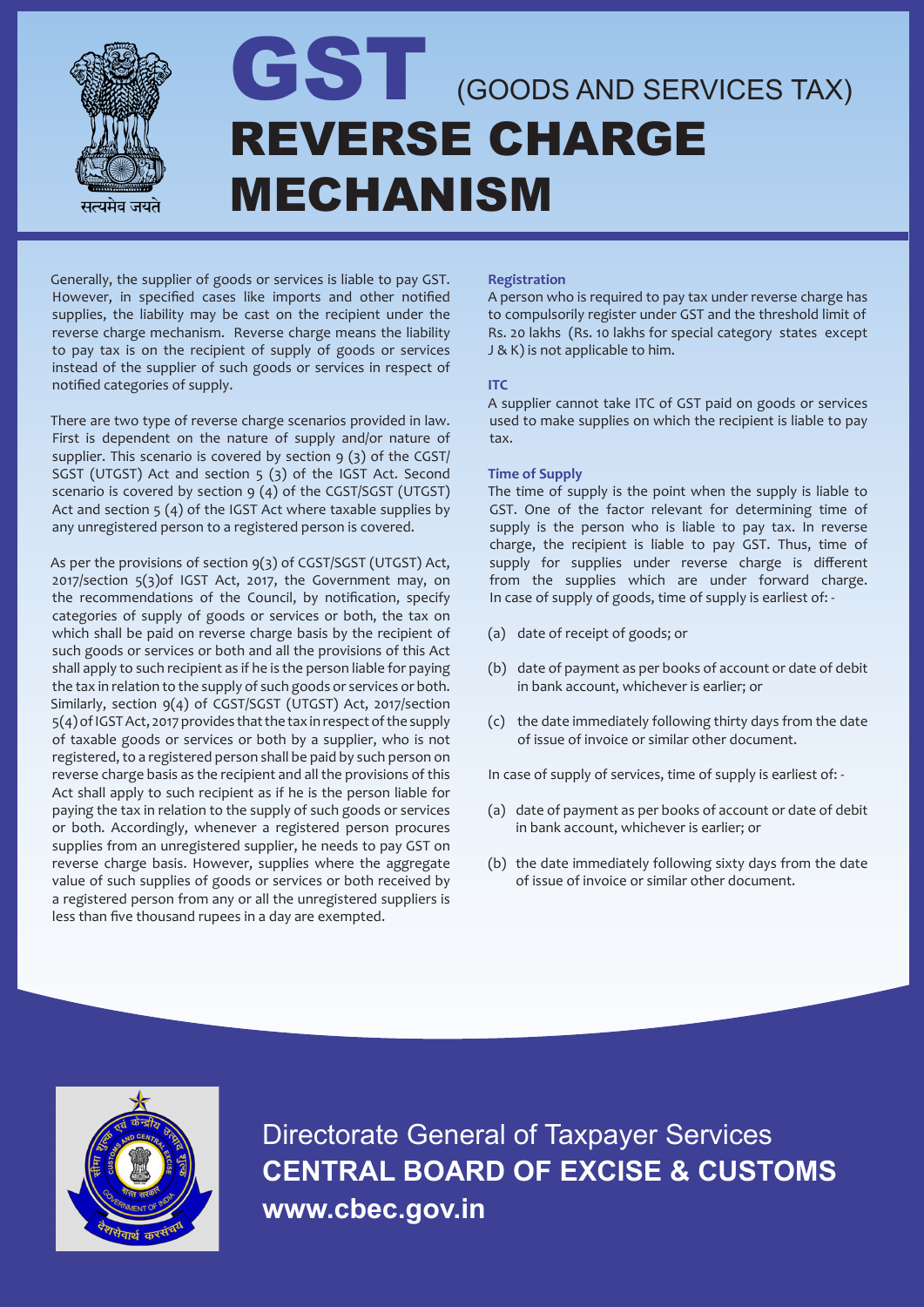

### GST (GOODS AND SERVICES TAX) REVERSE CHARGE MECHANISM

Where it is not possible to determine time of supply using above methods, the time of supply would be the date of entry in the books of account of the recipient.

Compliances in respect of supplies under reverse charge mechanism:

- 1. As per section 31 of the CGST Act, 2017 read with Rule 46 of the CGST Rules, 2017, every tax invoice has to mention whether the tax in respect of supply in the invoice is payable on reverse charge. Similarly, this also needs to be mentioned in receipt voucher as well as refund voucher, if tax is payable on reverse charge.
- 2. **Maintenance of accounts by registered persons:** Every registered person is required to keep and maintain records of all supplies attracting payment of tax on reverse charge
- 3. Any amount payable under reverse charge shall be paid by debiting the electronic cash ledger. In other words, reverse charge liability cannot be discharged by using input tax credit. However, after discharging reverse charge liability, credit of the same can be taken by the recipient, if he is otherwise eligible.
- 4. Invoice level information in respect of all supplies attracting reverse charge, rate wise, are to be furnished separately in the table 4B of GSTR-1.
- 5. Advance paid for reverse charge supplies is also leviable to GST. The person making advance payment has to pay tax on reverse charge basis.

#### **Supplies of goods under reverse charge mechanism:**

| S.<br>No. | <b>Description of</b><br>supply of goods | <b>Supplier of</b><br>goods | <b>Recipient of goods</b> |
|-----------|------------------------------------------|-----------------------------|---------------------------|
| 1.        | Cashew nuts,<br>not shelled or<br>peeled | Agriculturist               | Any registered<br>person  |
| 2.        | Bidi wrapper<br>leaves (tendu)           | Agriculturist               | Any registered<br>person  |
| 3.        | Tobacco leaves                           | Agriculturist               | Any registered<br>person  |

| $S_{\star}$<br>No. | <b>Description of</b><br>supply of goods | <b>Supplier of</b><br>goods                                                                                        | <b>Recipient of goods</b>               |  |  |
|--------------------|------------------------------------------|--------------------------------------------------------------------------------------------------------------------|-----------------------------------------|--|--|
| 4.                 | Supply of<br>lottery                     | <b>State</b><br>Government,<br><b>Union Territory</b><br>or any local<br>authority                                 | Lottery distributor<br>or selling agent |  |  |
| 5.                 | Silk yarn                                | Any person who<br>manufactures<br>silk yarn from<br>raw silk or silk<br>worm cocoons<br>for supply of<br>silk yarn | Any registered<br>person                |  |  |

**Supplies of services under reverse charge mechanism:**

| S.<br>No.        | Description of supply of<br>service | <b>Supplier of</b><br>service                                                                | <b>Recipient of</b><br>service                                                                                                                                                                  |
|------------------|-------------------------------------|----------------------------------------------------------------------------------------------|-------------------------------------------------------------------------------------------------------------------------------------------------------------------------------------------------|
| 1.               | <b>GTA Services</b>                 | Goods<br>Transport<br>Agency<br>(GTA)                                                        | Any factory,<br>society,<br>co-operative<br>society,<br>registered<br>person, body<br>corporate,<br>partnership<br>firm, casual<br>taxable<br>person;<br>located in<br>the taxable<br>territory |
| $\overline{2}$ . | Legal Services by<br>advocate       | An individual<br>advocate,<br>including<br>a senior<br>advocate<br>or a firm of<br>advocates | Any business<br>entity<br>located in<br>the taxable<br>territory                                                                                                                                |

**Prepared by:** National Academy of Customs, Indirect Taxes & Narcotics

**Follow us on:**

@cbec\_india<br>@askGST\_Gol **computer** cbecindia

@CBEC\_India